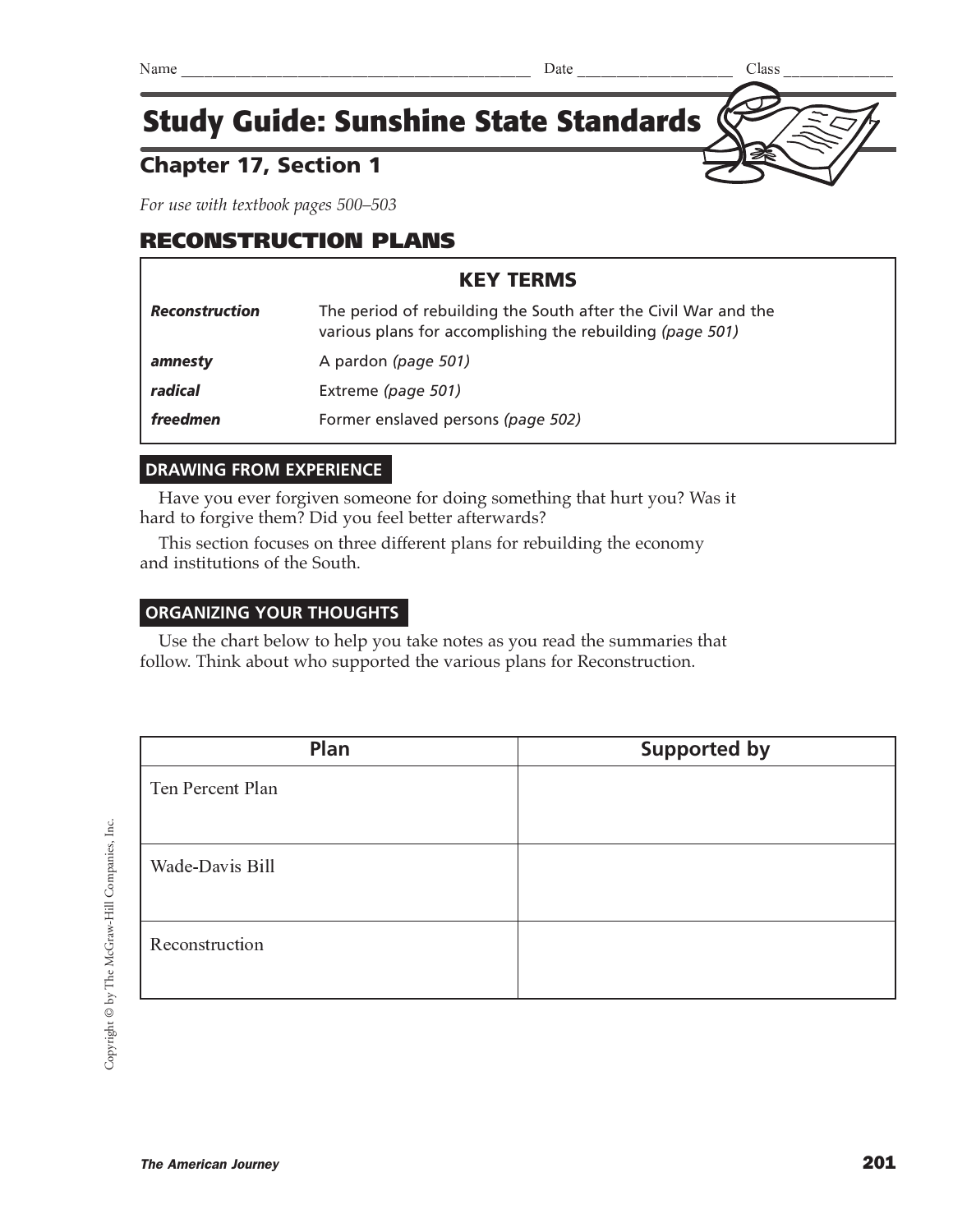### Chapter 17, Section 1 *(continued)*

### **READ TO LEARN**

### **• Reconstruction Debate** *(pages 500–502)*

Reuniting the Union after the Civil War was not easy. Cities, towns, plantations, roads, bridges, and railroads in the South had been destroyed during the war. A quarter of a million Confederate soldiers were dead and thousands more were injured or ill. Families had few resources and few men to help them rebuild their lives. People throughout the Union agreed that the South needed help rebuilding. There were very different opinions about how the *Reconstruction,* or process of rebuilding and the plans for rebuilding, should be done.

President Lincoln announced the Ten Percent Plan in December, 1863. Under the terms of his plan, a state could form a new government and adopt a new constitution banning slavery once ten percent of the voters of the state took an oath of loyalty to the Union. White Southerners, except for Confederate leaders, who were willing to swear loyalty to the Union were offered *amnesty,* or a pardon. Lincoln did not force states in the South to give African Americans the same rights as white Americans. He did support granting educated African Americans, and those who had served in the Union army, the right to vote. Three states formed governments under the Ten Percent Plan. They were Louisiana, Arkansas, and Tennessee. Congress refused to recognize the representatives from these states.

A group of Republicans in Congress supported a harsher plan. Radical Republicans who supported a more *radical,* or extreme, plan, believed that Congress should decide the Reconstruction policy. They did not want the president to have that right. They voted to deny states admittance to the Union under the Ten Percent Plan. Congress established the Wade-Davis Plan in July, 1864. The plan required a majority of all white males to swear loyalty to the Union. Only white males who had never fought for the South during the Civil War could vote for delegates to the state constitutional convention. Former Confederates were prohibited from holding public office. New state constitutions were required to abolish slavery. After these conditions had been met, the state could be readmitted to the Union. Lincoln refused to sign this bill into law.

Congress and the president formed the *Freedmen's* Bureau, an agency to help former enslaved persons, in March, 1865. The Bureau helped many African Americans make the transition from slavery to freedom. The Freedmen's Bureau provided food, clothing, and medical services, formed schools, and assisted African American colleges and universities, such as Atlanta University, Howard University, and Fisk University. It also helped people buy land. It offered free transportation to the countryside for jobs.



the United States.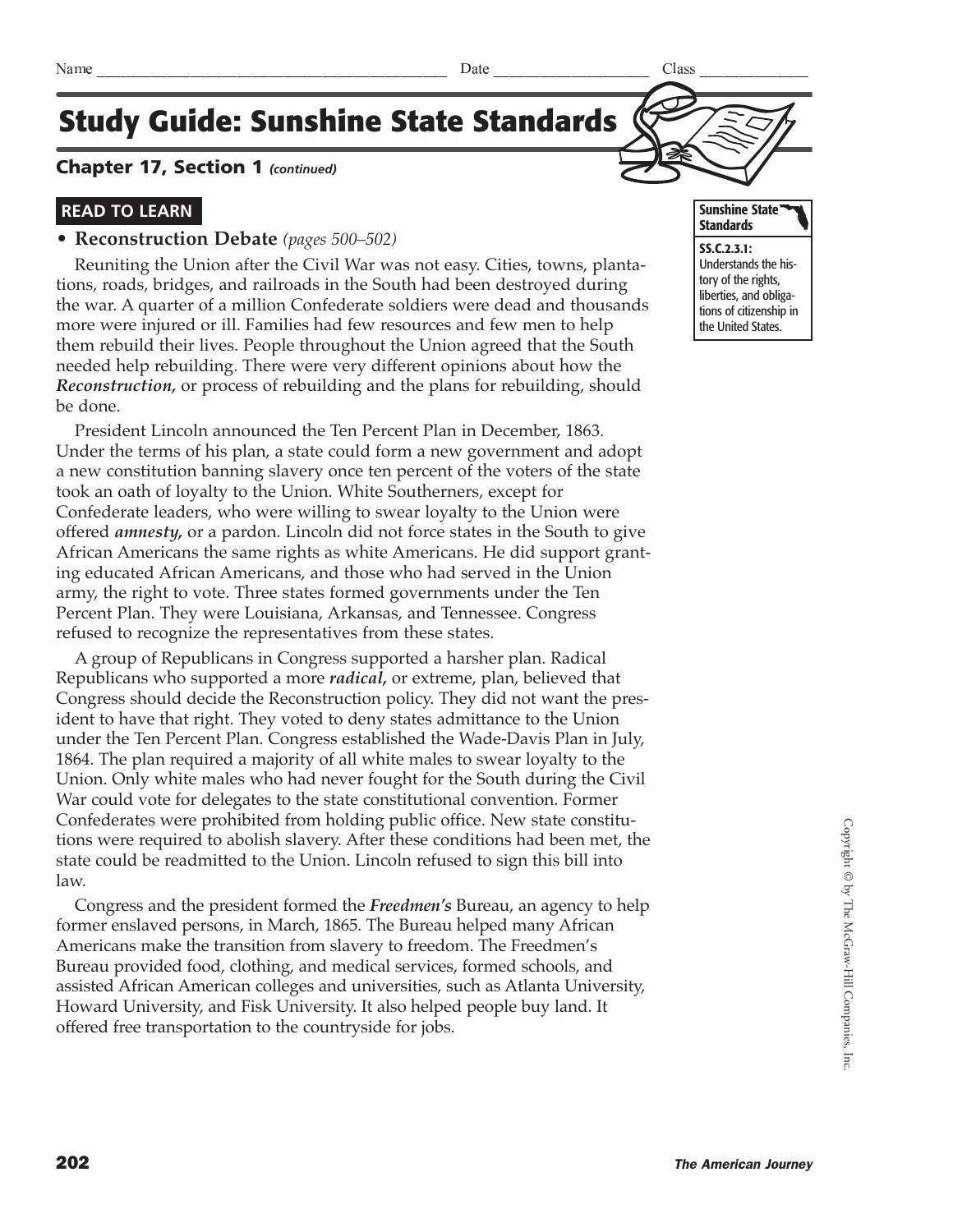### Chapter 17, Section 1 *(continued)*

1. How did the Radical Republicans' Wade-Davis Bill for Reconstruction differ from Lincoln's Ten Percent Plan?

#### **• Lincoln Assassinated!** *(pages 502–503)*

On April 14, 1865, President Lincoln was shot and killed while he was attending a play at the Ford Theater in Washington, D.C. John Wilkes Booth assassinated, or killed, the president. Booth escaped to Virginia on horseback. He was tracked down and shot to death by Union troops. Other members of his group were plotting to kill other important members of the United States government. Eight people were convicted for their role in the plot by a military court. Four were hanged and four were sent to prison for the rest of their lives.

Vice President Andrew Johnson became the president after Lincoln was assassinated. He had been a Democratic senator from Tennessee. He was the only Southern senator who supported the Union during the Civil War. Johnson wanted to punish slaveholders in the South. He supported states' control over many decisions. He did not wish to help African Americans. Johnson's plan for Reconstruction, called "Restoration," was announced in the summer of 1865. Under his plan, Southerners had to swear loyalty to the Union in order to be pardoned, or granted amnesty. High-ranking Confederate officials and wealthy landowners had to apply personally to the president. Johnson believed that wealthy landowners and Confederate officials had tricked average Southerners into seceding from the Union.

Governors were appointed by Johnson to Southern states. They were required to hold elections for state constitutional conventions. Only white Southerners who had been pardoned or granted amnesty could vote. Johnson opposed equal rights, including the right to vote, for 911 freed African Americans. He believed that white men should manage the South. He also believed that Southern states should decide what to do about freed African Americans. Southern states were required to abolish slavery and denounce secession at their constitutional conventions before they were admitted into the Union. They also had to approve, or ratify, the Thirteenth Amendment to the Constitution, which abolished slavery in the United States. All former Confederate states, except Texas, formed new governments under Johnson's plan by the end of 1865. Johnson thought that "Restoration" was almost complete.

2. What provisions were included in Johnson's "Restoration" plan?

#### Sunshine State **Standards**

SS.A.4.3.3: Understands the impact of significant people, events and ideas on the development of the United States.

#### SS.C.2.3.1:

Understands the history of the rights, liberties, and obligations of citizenship in the United States.

#### SS.C.2.3.4:

Understands what constitutes personal, political, and economic rights and major documentary sources of these rights.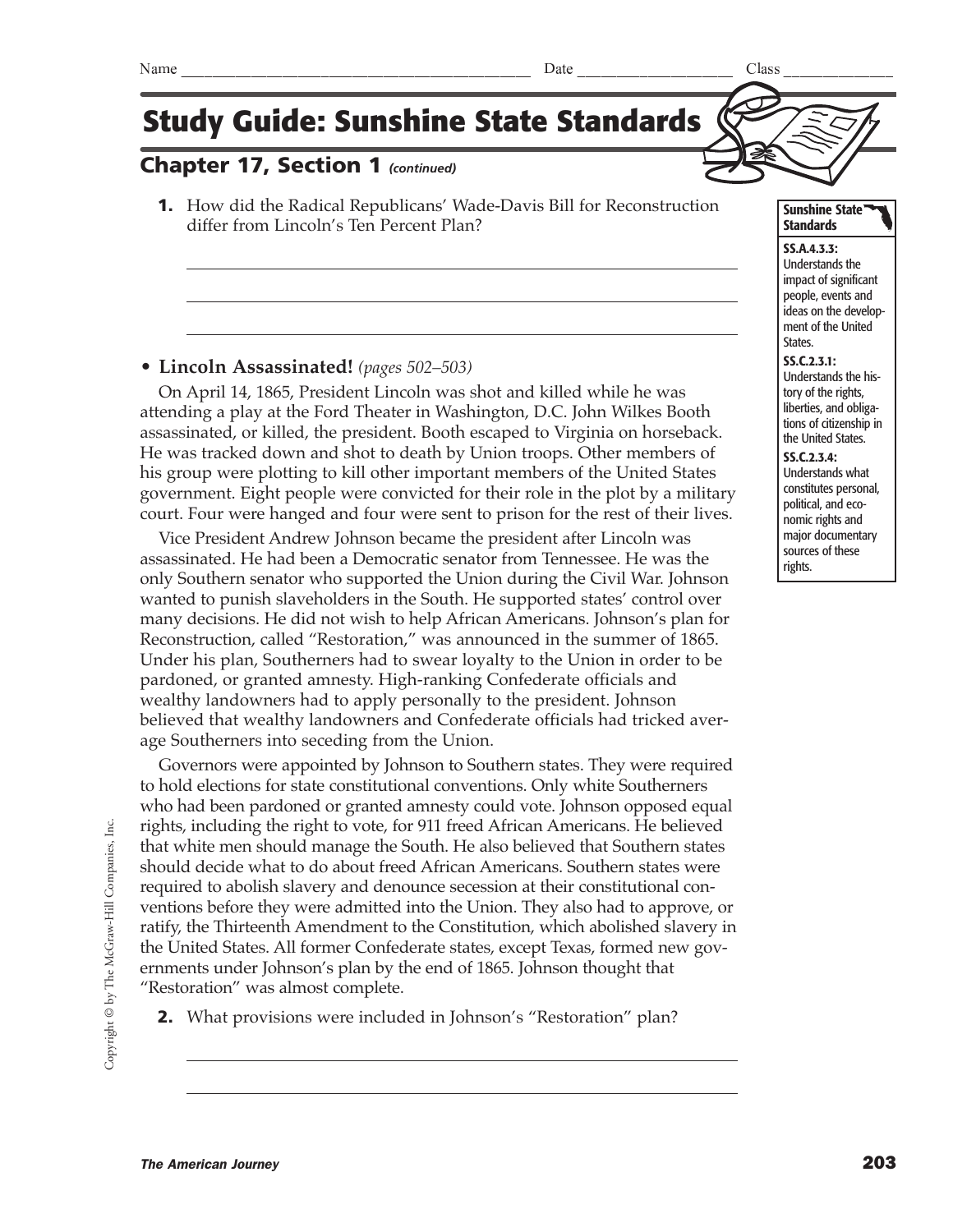## Chapter 17, Section 2

*For use with textbook pages 504–508*

## RADICALS IN CONTROL

### KEY TERMS

| black codes | A series of laws aimed to control freed men and women and enable planta-<br>tion owners to exploit African American workers (page 505) |
|-------------|----------------------------------------------------------------------------------------------------------------------------------------|
| override    | To defeat (page 505)                                                                                                                   |
| impeach     | To formally charge with wrongdoing (page 507)                                                                                          |

### **DRAWING FROM EXPERIENCE**

What are your rights as a citizen of the United States? How are these rights protected?

In the last section, you read about plans to rebuild the economy and institutions of the South. This section focuses on how the Southern states created new governments and elected new representatives.

#### Sunshine State **Standards**

#### SS.B.1.3.3: Knows ways the social, political, and economic divisions of the United States have changed over time.

#### **ORGANIZING YOUR THOUGHTS**

Use the chart below to help you take notes as you read the summaries that follow. Think about how the Radical Republicans were able to put their version of Reconstruction into action.

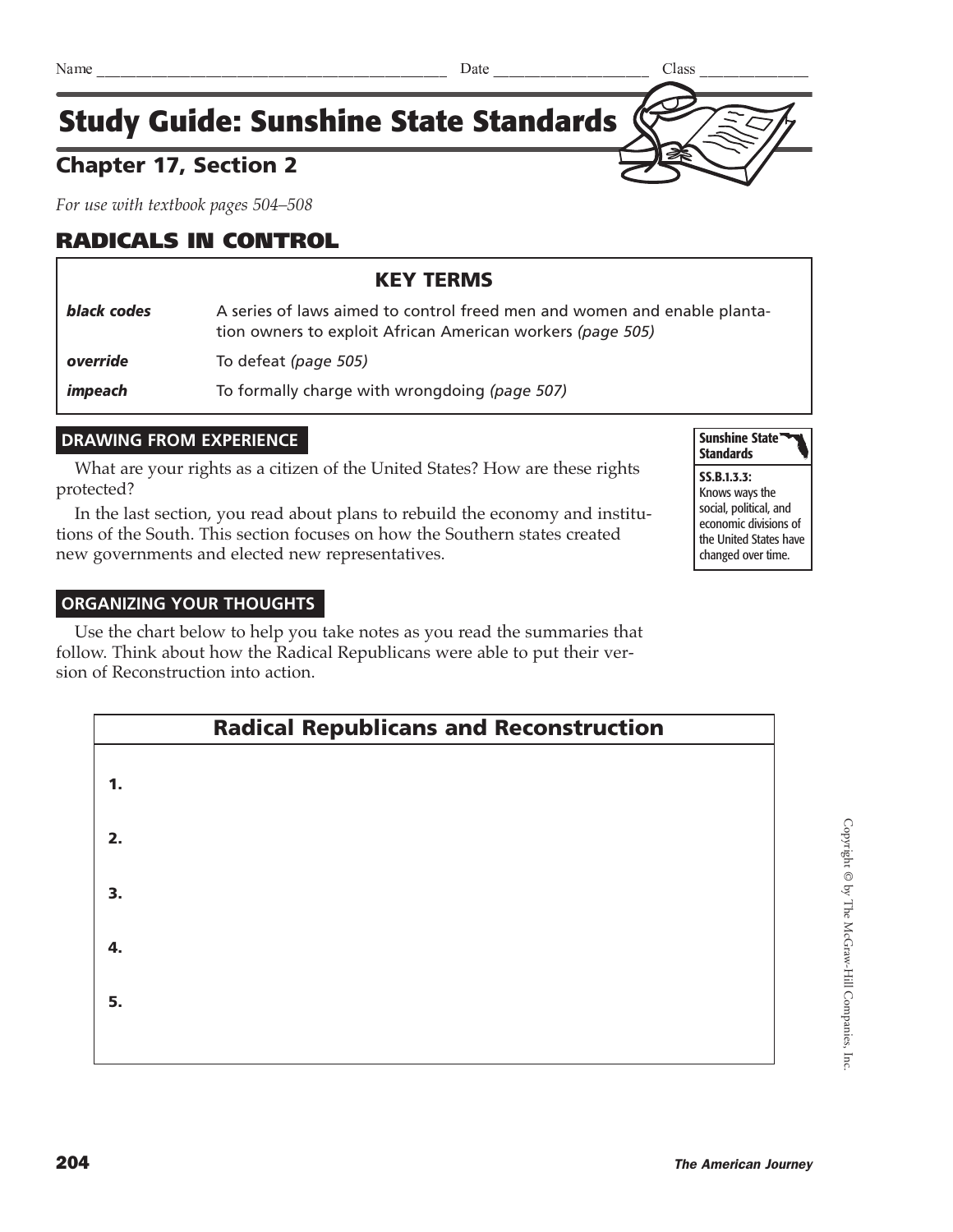### Chapter 17, Section 2 *(continued)*

### **READ TO LEARN**

#### **• African Americans' Rights** *(pages 504–507)*

Voters of Southern states established new governments and elected new representatives under Johnson's plan during the fall of 1865. The group of more than 12 representatives included former Confederate leaders, including the vice president of the former Confederacy. Congress refused to recognize the newly elected members of Congress from the Southern states. Many Republicans in Congress rejected Johnson's plan and refused to readmit the Southern states to the Union. They believed the terms of Johnson's plan were not strict enough. They felt they were being robbed of their hard-won victory. They also wanted the Southern states to improve their treatment of African Americans.

A series of laws called *black codes* that allowed plantation owners to exploit African Americans, or treat them unethically, were passed in 1865 and 1866. Important parts of these laws were designed to control freed African American men and women. These laws violated the rights of African Americans. Local officials were permitted to arrest and fine unemployed African Americans. The laws forced them to work for white employers to pay off their fines. African Americans were prohibited from owning or renting farms. Orphaned African American children were used as unpaid apprentices by whites. The black codes re-created a new form of slavery.

The Freedmen's Bureau was extended and given new powers by Congress in early 1866. Special courts were established to prosecute people who were charged with violating the rights of African Americans. African Americans were permitted to serve on juries. Under the terms of the Civil Rights Act of 1866, African Americans were given full citizenship. The federal government was granted power over the states to protect the rights of African Americans. This law did away with the black codes. It also overturned the 1857 *Dred Scott* decision, in which the Supreme Court ruled that African Americans were not United States citizens. Johnson vetoed the Freedmen's Bureau bill and the Civil Rights Act. Congress had enough votes to defeat, or *override,* Johnson's vetoes. They became laws. The differences between Congress and President Johnson grew. The Radical Republicans in Congress created their own plan for Reconstruction.

Congress wanted to make certain that rights granted to African Americans under the Civil Rights Act were never overturned in court. They passed the Fourteenth Amendment to the Constitution in 1866. The Fourteenth Amendment granted full citizenship to all people born in the United States. The amendment stated that a person could not lose life, liberty, or property "without due process of law." Furthermore, it stated that all citizens were guaranteed "equal protection of the laws." States would lose their representation in Congress if they prevented any white adult male citizen from voting. The amendment prohibited former Confederates from holding national or state office unless two-thirds of Congress granted them amnesty. African Americans

#### Sunshine State **Standards**

SS.B.1.3.3: Knows ways the social, political, and economic divisions of the United States have changed over time. SS.C.2.3.4: Understands what constitutes personal, political, and economic rights and major documentary sources of these rights.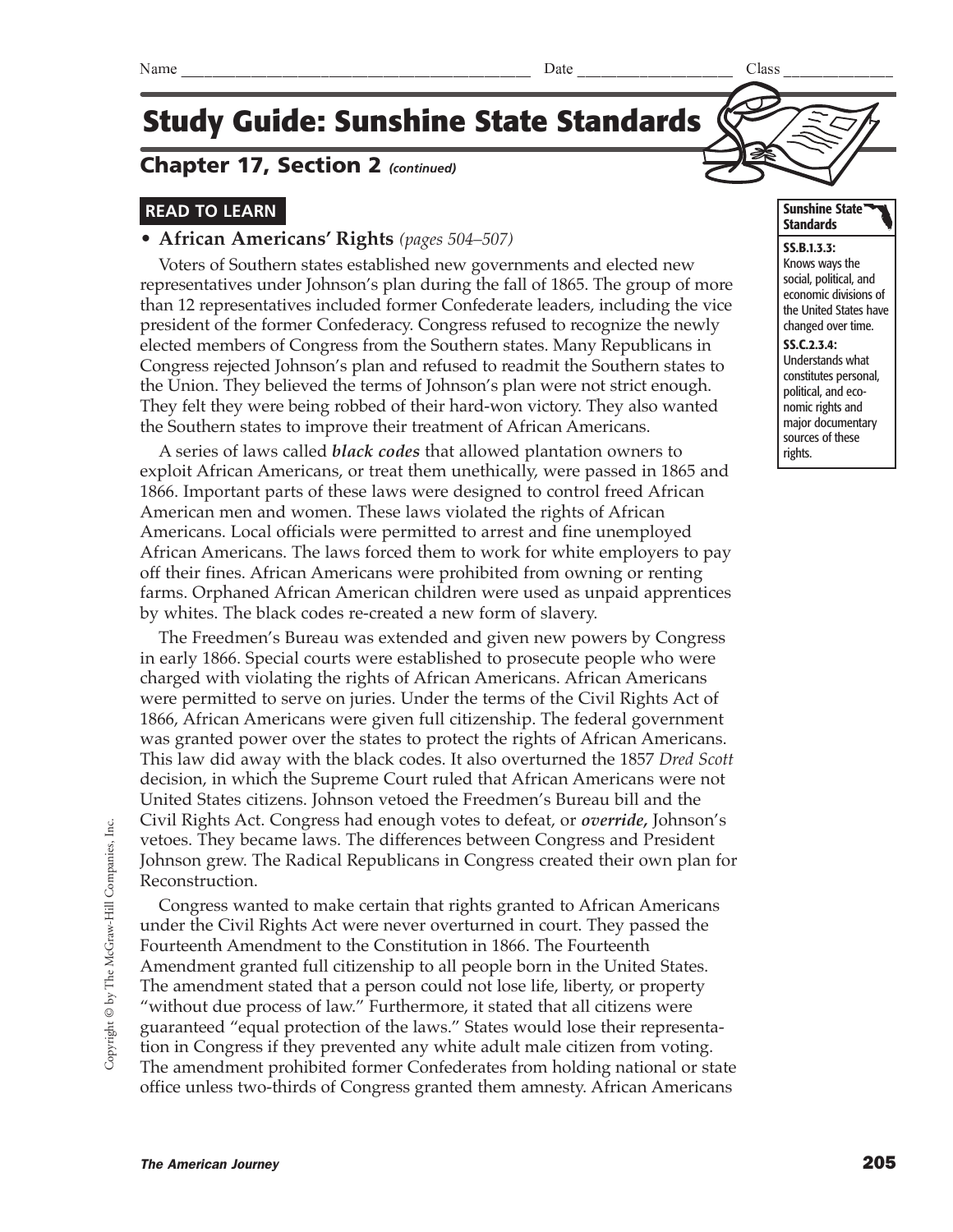### Chapter 17, Section 2 *(continued)*

were not granted voting rights under the amendment, however. In order to be readmitted into the Union, Southern States had to approve the Fourteenth Amendment. Tennessee was the only state out of eleven Southern states to do so. The Fourteenth Amendment was eventually adopted in 1868.

Johnson pressured Northern and Southern states to reject the Fourteenth Amendment. He also campaigned heavily against Republican candidates in the congressional elections of 1866. Johnson's nasty campaign upset many Northerners. Northerners also worried about further violence between whites and African Americans. Violent riots between the two groups had occurred in Memphis, Tennessee, and New Orleans, Louisiana. The Republicans were victorious. They increased their majorities in Congress and controlled the governments in every Northern state. Congress had the power to follow its own plan for Reconstruction.

1. How did African Americans suffer under reconstructed governments?



Copyright © by The McGraw-Hill Companies, Inc. Copyright © by The McGraw-Hill Companies, Inc

### **• Radical Reconstruction** *(pages 506–508)*

Congress had the power to override, or defeat, Johnson's vetoes. There was nothing Johnson could do. Congress passed a number of laws that began the period known as Radical Reconstruction. The First Reconstruction Act, passed in March 1867, created new governments in the ten Southern states that had not approved the Fourteenth Amendment. Tennessee was readmitted into the Union because it had approved the amendment. The ten Southern states were divided into five military districts under the authority of a military commander until they formed new governments. The act allowed African American males to vote in state elections. It prohibited former Confederate officials from holding public office. States had to approve the Fourteenth Amendment and submit new state constitutions to Congress for approval before they could be readmitted into the Union. Military commanders were required to register voters and organize new state constitutional conventions under the terms of the Second Reconstruction Act.

Thousands of African American voters took part in the elections for constitutional conventions and state governments. Many whites refused to take part. Republicans took control of Southern state governments. Seven Southern states—Alabama, Arkansas, Florida, Georgia, Louisiana, North Carolina, and South Carolina—established new governments and were readmitted into the Union in 1868.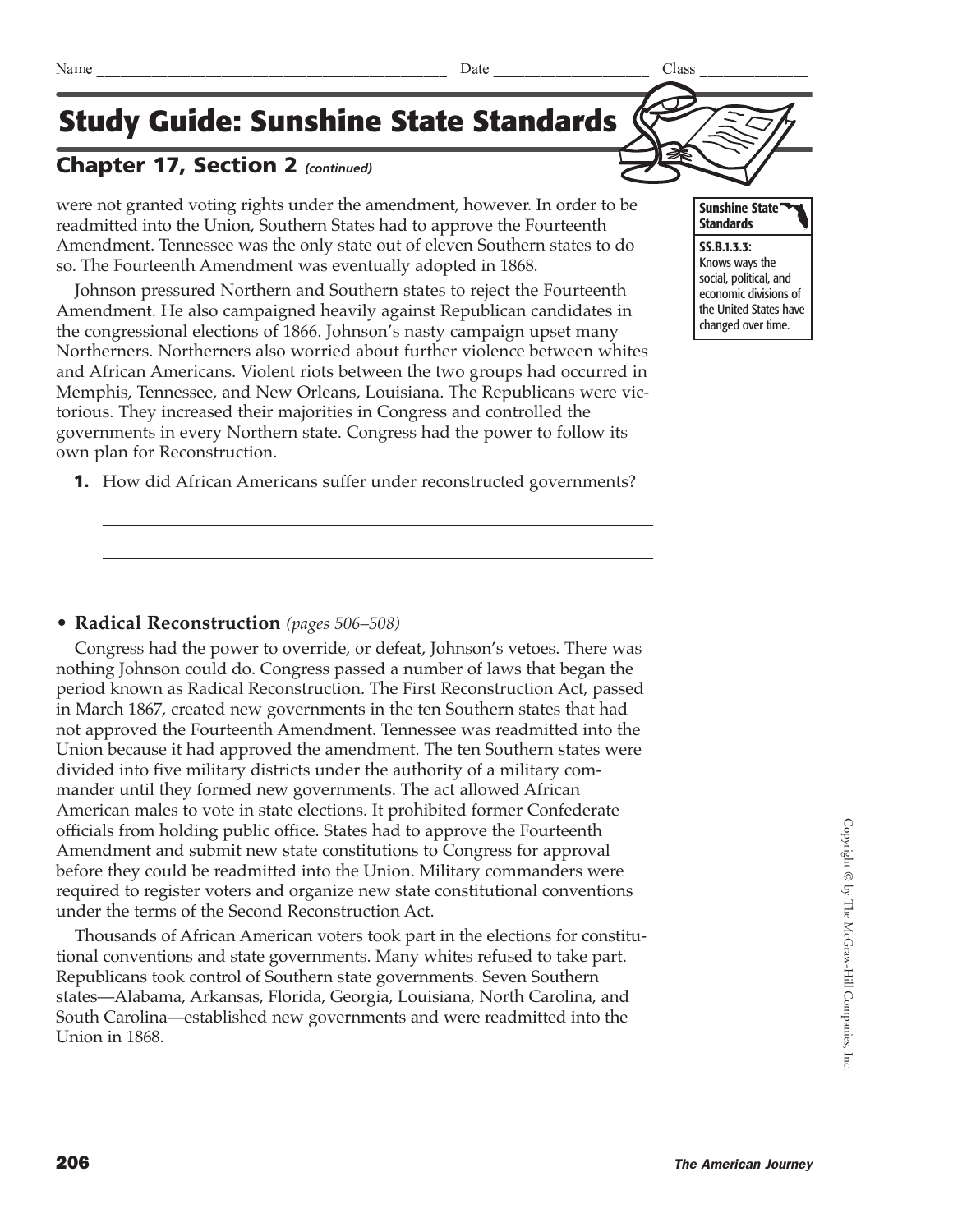### Chapter 17, Section 2 *(continued)*

Congress passed laws limiting the powers of the president. Johnson, as commander in chief of the military, controlled the actions of the military governors. He was strongly opposed to Radical Reconstruction. The Tenure of Office Act of March 1867 prohibited the president from removing government officials without Senate approval. The president no longer controlled his own cabinet.

Johnson responded by suspending his Secretary of War, Edwin Stanton, without Senate approval. He purposefully violated the Tenure of Office Act and appointed military commanders the Republicans opposed as commanders of military districts in the South. Johnson was formally charged with wrongdoing, or *impeached,* by the House of Representatives. The case went on trial before the Senate and lasted almost three months. The result fell one vote short of convicting the president. Johnson finished out his term of office.

The Republicans chose the Civil War hero, Ulysses S. Grant, as their candidate in the election of 1868. Most Southern states were readmitted to the Union by this time. The Democrats nominated Horatio Seymour, a former governor of New York. Grant won the election.

The Fifteenth Amendment to the Constitution, which became law in February 1870, granted African American males the right to vote. State and federal governments could no longer deny any male citizen the right to vote based on "race, color, or previous condition of servitude."

2. Why did Congress pass the Tenure of Office Act in 1867?



#### Sunshine State **Standards**

SS.A.4.3.3: Understands the impact of significant people, events and ideas on the development of the United States. SS.C.2.3.4: Understands what constitutes personal, political, and economic rights and major documentary sources of these rights.

 $\text{Name} \quad \text{28} \quad \text{29}$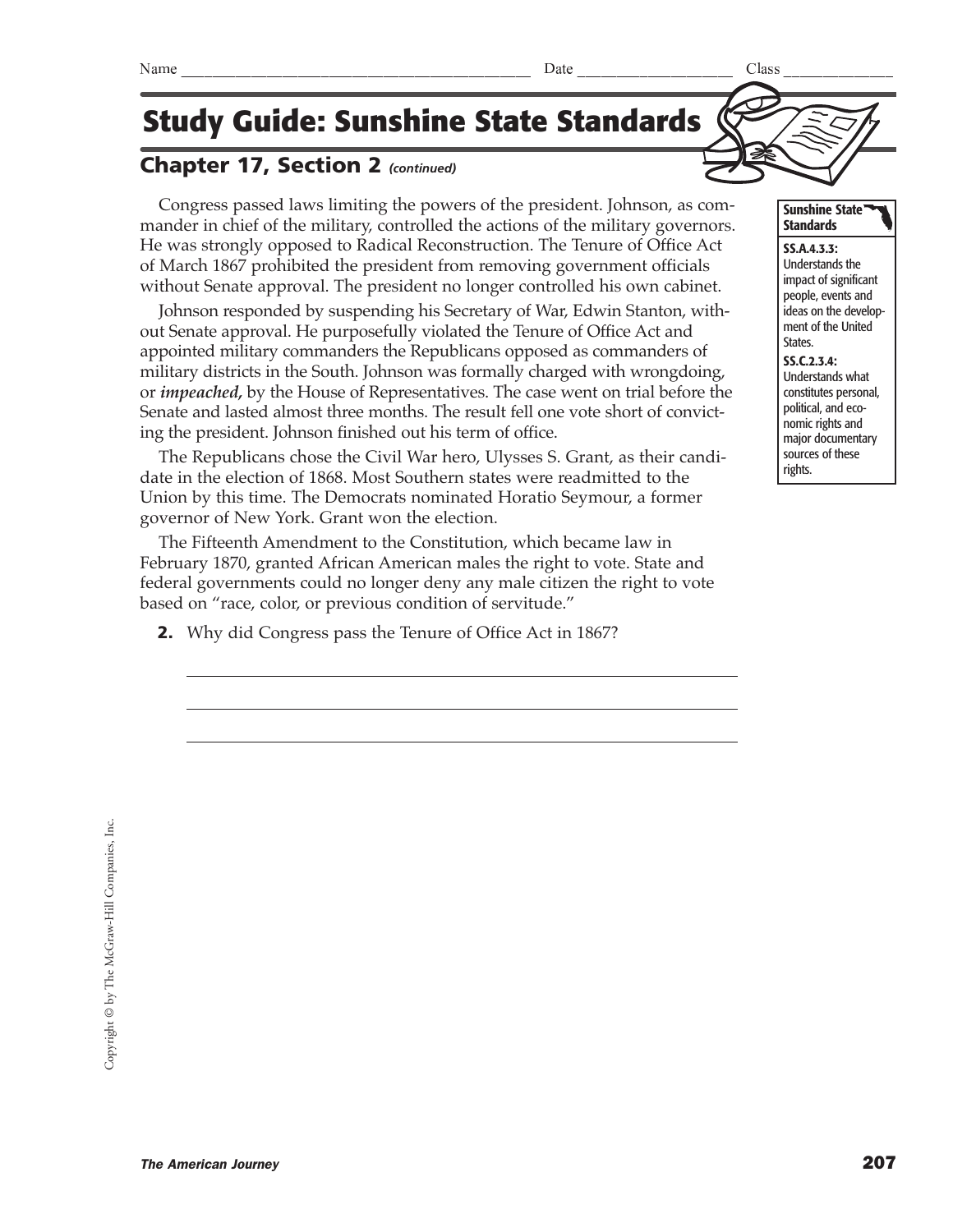### Chapter 17, Section 3

*For use with textbook pages 509–512*

### THE SOUTH DURING RECONSTRUCTION

|               | <b>KEY TERMS</b>                                                                                     |
|---------------|------------------------------------------------------------------------------------------------------|
| scalawag      | Scoundrel or worthless rascal (page 510)                                                             |
| carpetbagger  | Northern whites who moved to the South after the war<br>and served as Republican leaders (page 510)  |
| corruption    | Dishonest or illegal actions (page 510)                                                              |
| integrate     | To include whites and African Americans (page 512)                                                   |
| sharecropping | Farming a piece of rented land and sharing a percentage<br>of the crop with the landowner (page 512) |

### **DRAWING FROM EXPERIENCE**

Have you ever heard someone called a scalawag or a carpetbagger? What is meant by these two words?

In the last section, you read about the disagreement between Johnson and the Radical Republicans over Reconstruction plans. This section focuses on how the Republican Party dominated Southern politics during Reconstruction.



SS.A.4.3.3: Understands the impact of significant people, events and ideas on the development of the United States.

#### **ORGANIZING YOUR THOUGHTS**

Use the chart below to help you take notes as you read the summaries that follow. Think about life in the South during Reconstruction.

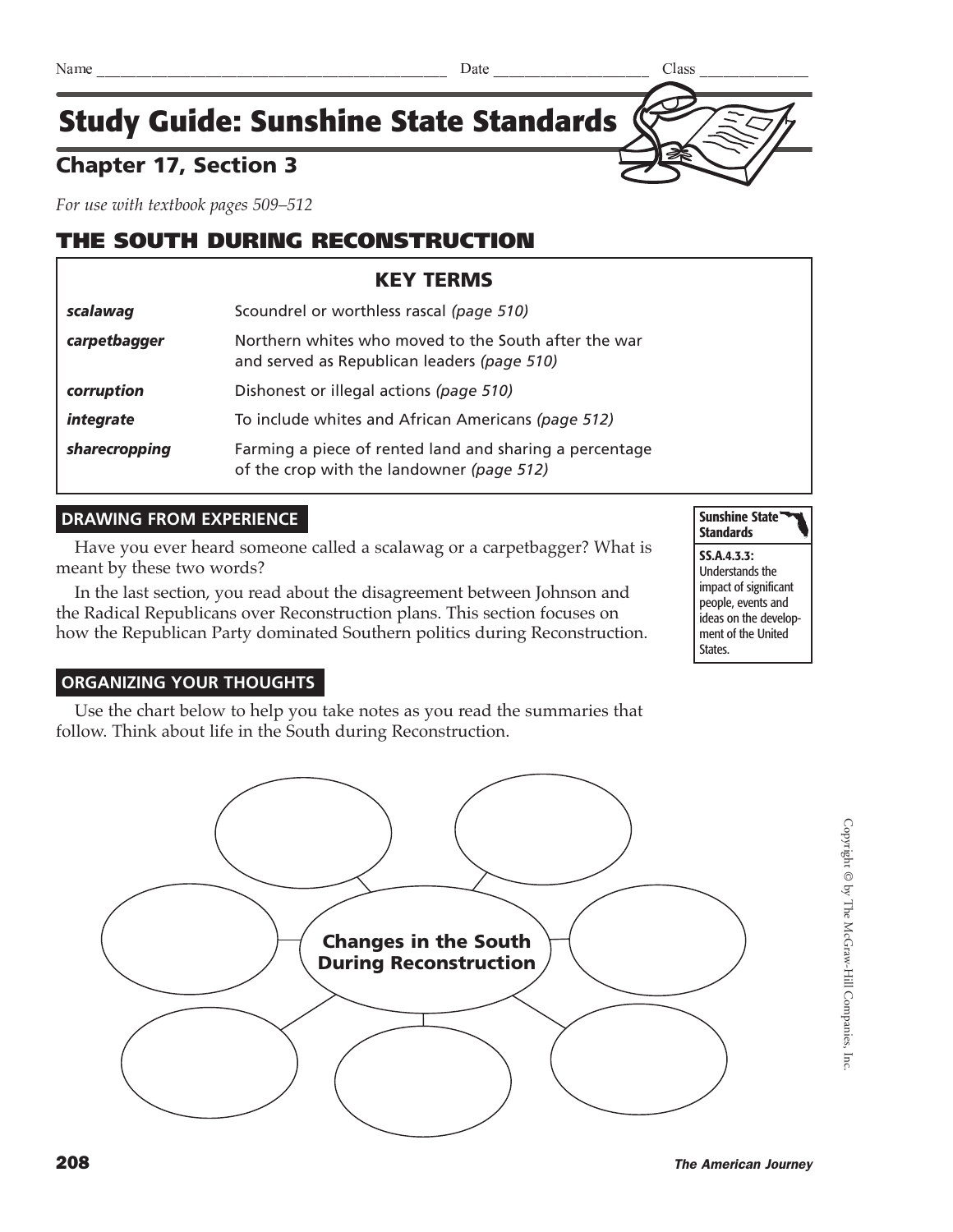### Chapter 17, Section 3 *(continued)*

### **READ TO LEARN**

#### **• New Groups Take Charge** *(pages 509–511)*

The Republican Party controlled politics in the South during Reconstruction. African Americans, white Republicans from the South, and white settlers from the North controlled state constitutional conventions and state legislatures. African Americans contributed as voters and elected officials. They contributed to Republican victories. Some African Americans held important positions. They briefly controlled the majority in the lower house of the South Carolina legislature. Between 1869 and 1880, 16 African Americans were elected to the House of Representatives and two to the Senate at the federal level. Hiram Revels and Blanche K. Bruce were two African American senators from the South.

Some Republican Southern whites were nonslaveholding farmers or business leaders. They had opposed secession during the Civil War. Confederates called them *scalawags,* meaning scoundrels or worthless rascals. Other Republican leaders in the South were Northern whites who moved to the South after the war. They were often called *carpetbaggers,* because they moved South with cheap suitcases made of carpet fabric. Most carpetbaggers were former Union soldiers or members of the Freedmen's Bureau who wished to settle in the South. Some greedy Northern whites did take advantage of the situation in the South. Many were reformers, however, who wanted to help rebuild the South.

Reconstruction governments were accused of dishonest, illegal activities and financial mismanagement, called *corruption,* by some critics. There was more corruption in the North, however.

Most white Southerners were against increasing the rights of African Americans. Life was difficult for free African Americans in the South. Some plantation owners told former enslaved workers that they could not leave. Others refused to rent them land. Employers refused to hire them. Fear and force were used to keep African Americans in line. They were unable to find work or obtain credit.

Secret societies, such as the Ku Klux Klan, were organized to oppose African Americans' rights. They believe whites should have all the power. The Ku Klux Klan organized many violent rampages against African Americans. Wearing white sheets and hoods to conceal their identity, members of the Ku Klux Klan burned African Americans' homes, schools, and churches in the middle of the night. They murdered many African Americans and tried to scare them before elections so they would not vote. Many Southerners supported these violent actions. They justified violent actions as a defense against Republican rule. They wanted life in the South to remain the same. Congress passed laws to stop the terrorism. The laws were not successful because most white Southerners would not testify against the attackers.

#### Sunshine State **Standards**

SS.A.4.3.3: Understands the impact of significant people, events and ideas on the development of the United States.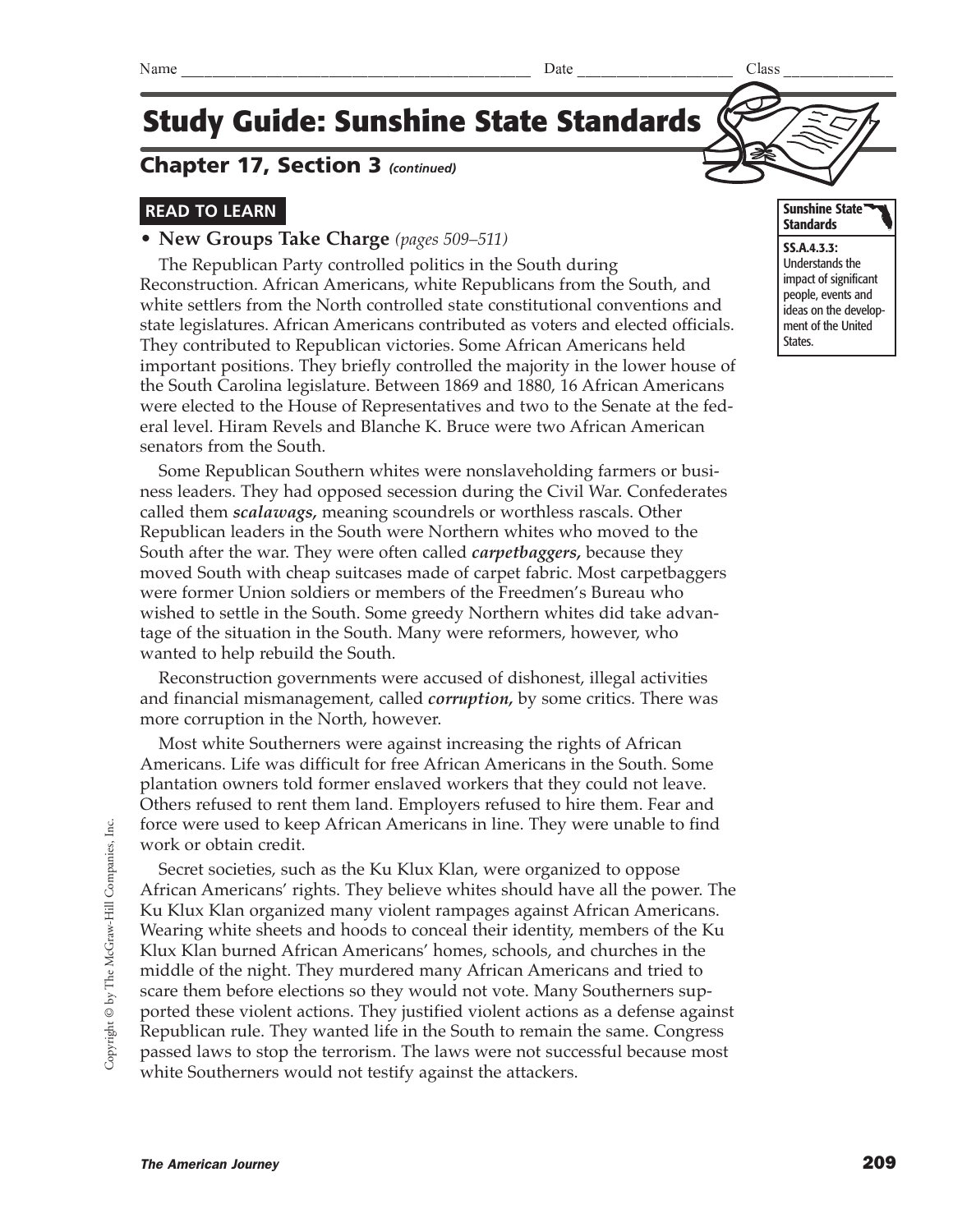

### Chapter 17, Section 3 *(continued)*

1. Why did terrorist groups form in the South during Reconstruction?

#### **• Some Improvements** *(pages 511–512)*

Education went through important changes in the South during Reconstruction. African Americans and whites benefited from the improvements in education. More than 4,000 schools were established by 1870, through the efforts of the Freedmen's Bureau and private charities. Many free African Americans and Northern whites served as teachers in the new schools. Reconstruction governments began establishing public schools for African Americans and whites in the 1870s. Before the war, there were no public schools for both races in the South. Academies for advanced learning became colleges and universities for African Americans, established by Northern missionary societies. Most Southern states had separate schools for the races. Schools in Louisiana, South Carolina, and Florida were *integrated,* or included both whites and blacks together, by law. The laws were not enforced, however.

The Freedmen's Bank, established in 1865, helped some African Americans buy their own land. Most African Americans were unable to afford to buy their own land, however, so they worked as *sharecroppers.* In return for a percentage of the crops, a sharecropper rented a plot of land, seeds, tools, a small shack in which to live, and sometimes a mule. They had almost nothing left over after paying the landowner. They often had barely enough to feed their families. Sharecropping was not much different from slavery.

2. In what ways did life in the South improve?



SS.A.4.3.3: Understands the impact of significant people, events and ideas on the development of the United States.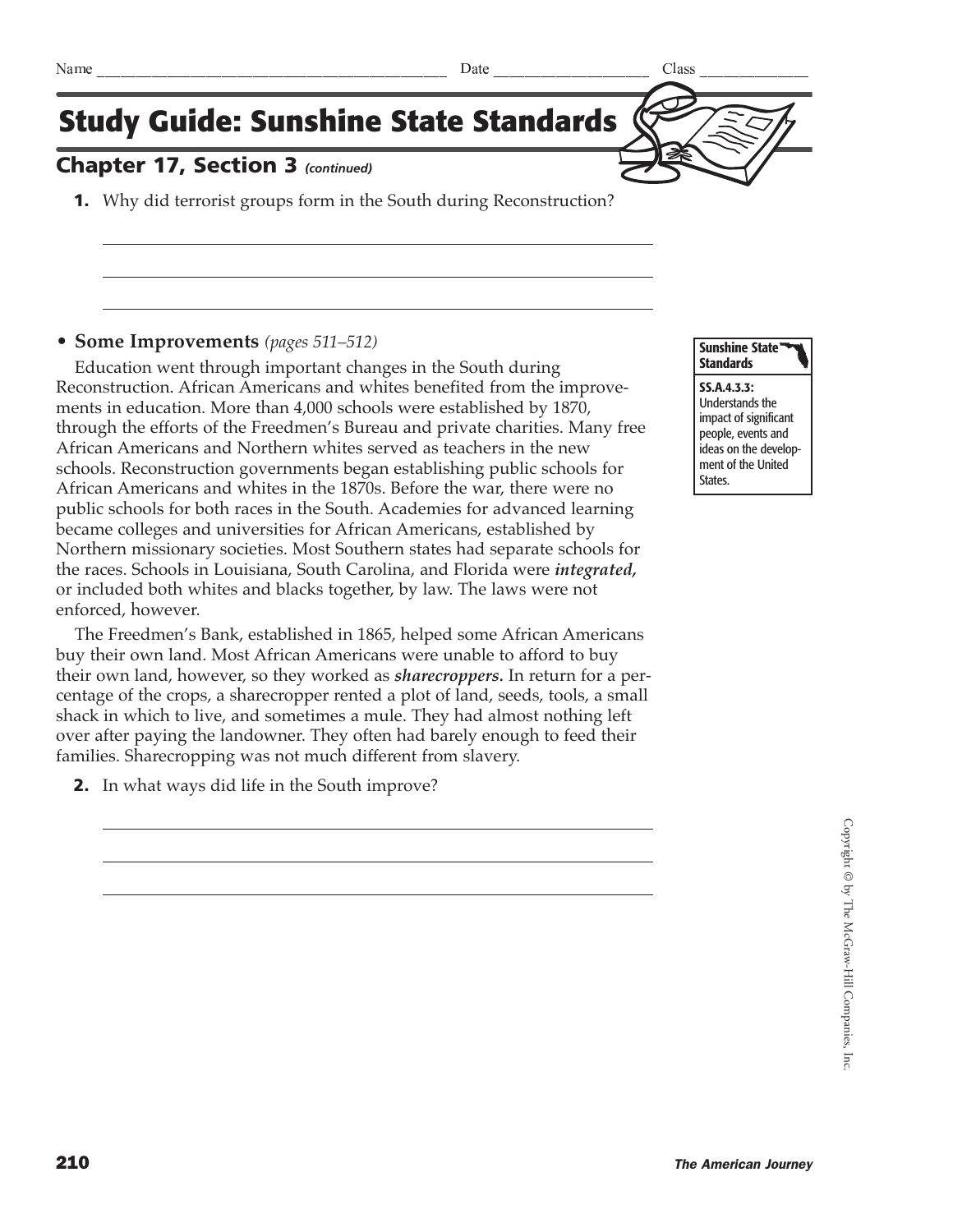### Chapter 17, Section 4

*For use with textbook pages 513–520*

### CHANGE IN THE SOUTH

| <b>KEY TERMS</b>   |                                                                                                                                                            |  |
|--------------------|------------------------------------------------------------------------------------------------------------------------------------------------------------|--|
| reconciliation     | Coming together again (page 514)                                                                                                                           |  |
| commission         | Group or committee (page 516)                                                                                                                              |  |
| cash crop          | A crop that is sold for money (page 518)                                                                                                                   |  |
| poll tax           | Fee people paid before voting (page 519)                                                                                                                   |  |
| literacy test      | A test that required a person to read and explain difficult parts of a<br>state constitution or the federal Constitution (page 519)                        |  |
| grandfather clause | Laws that allowed individuals who did not pass the literacy test to<br>vote if their fathers or grandfathers had voted before Reconstruction<br>(page 519) |  |
| segregation        | The separation of people according to race (page 519)                                                                                                      |  |
| <b>lynching</b>    | When an angry mob illegally kills a person, usually by hanging (page<br>520)                                                                               |  |

### **DRAWING FROM EXPERIENCE**

Have you ever been treated unfairly? How did you feel? Were you eventually able to get fair treatment?

In the last section, you read about life in the South during Reconstruction. This section focuses on the end of Reconstruction as the Democratic Party began to control Southern politics.

#### **ORGANIZING YOUR THOUGHTS**

Use the chart below to help you take notes as you read the summaries that follow. Think about the causes and effects of decreased support for Reconstruction policies in the South.

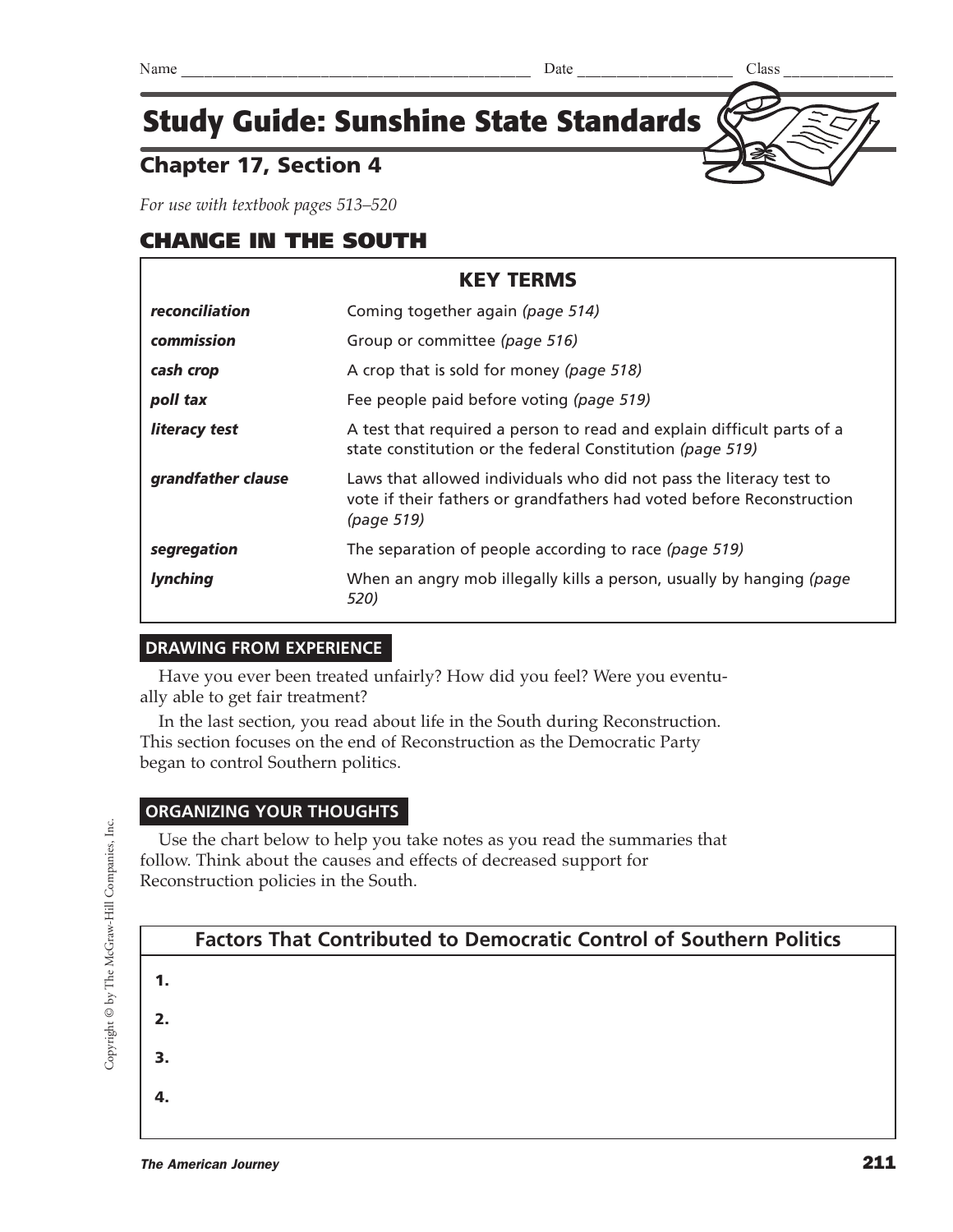### Chapter 17, Section 4 *(continued)*

### **READ TO LEARN**

#### **• Reconstruction Declines** *(pages 513–515)*

As Southern Democrats regained political and economic control in the South by 1876, Northern support for Reconstruction decreased. Many Northerners thought it was time for the South to take care of its own problems. Many believed Reconstruction was preventing the Southern economy from growing. Northerners were worried about the racial tension in the South. Grant used federal troops to enforce the law and stop the violence in the South only when necessary. He wanted to avoid conflicts in the South. Many conservative Republicans still felt that states' rights were being violated.

Grant had other matters to worry about during his presidency. Some Republicans, called Liberal Republicans, broke away from the party in the early 1870s because they opposed the corruption in the government and Reconstruction. They believed in restoring the relationship, or a *reconciliation,* with Southern whites. Liberal Republicans and Democrats supported Horace Greeley of New York in the 1872 presidential election. Democrats thought Greeley would beat the Republicans. Grant survived the split in the Republican party and was reelected.

The Amnesty Act, supported by Liberal Republicans, was passed by Congress in May 1872. Under this law, most former Confederates were pardoned. They were able to vote and hold office again. Most of those pardoned supported the Democratic Party. In Southern states where most voters were white, Democratic control of state governments replaced Republican control. In states where African American and white populations were almost equal, the Ku Klux Klan, other violent secret societies, and Democrats frightened African Americans from voting. White Republicans were also threatened. These actions helped Democrats win seats in the government previously held by Republicans. Only three Southern states held a Republican majority in Congress by 1876— Florida, South Carolina, and Louisiana.

Some Republicans also shared the blame for Republican losses. Scandals involving top government officials including the vice president and secretary of war were uncovered. Scandals, combined with an economic depression, damaged the Republican Party.

1. How did the Republican Party begin to lose its power in the South?



SS.C.2.3.4: Understands what constitutes personal, political, and economic rights and major documentary sources of these rights.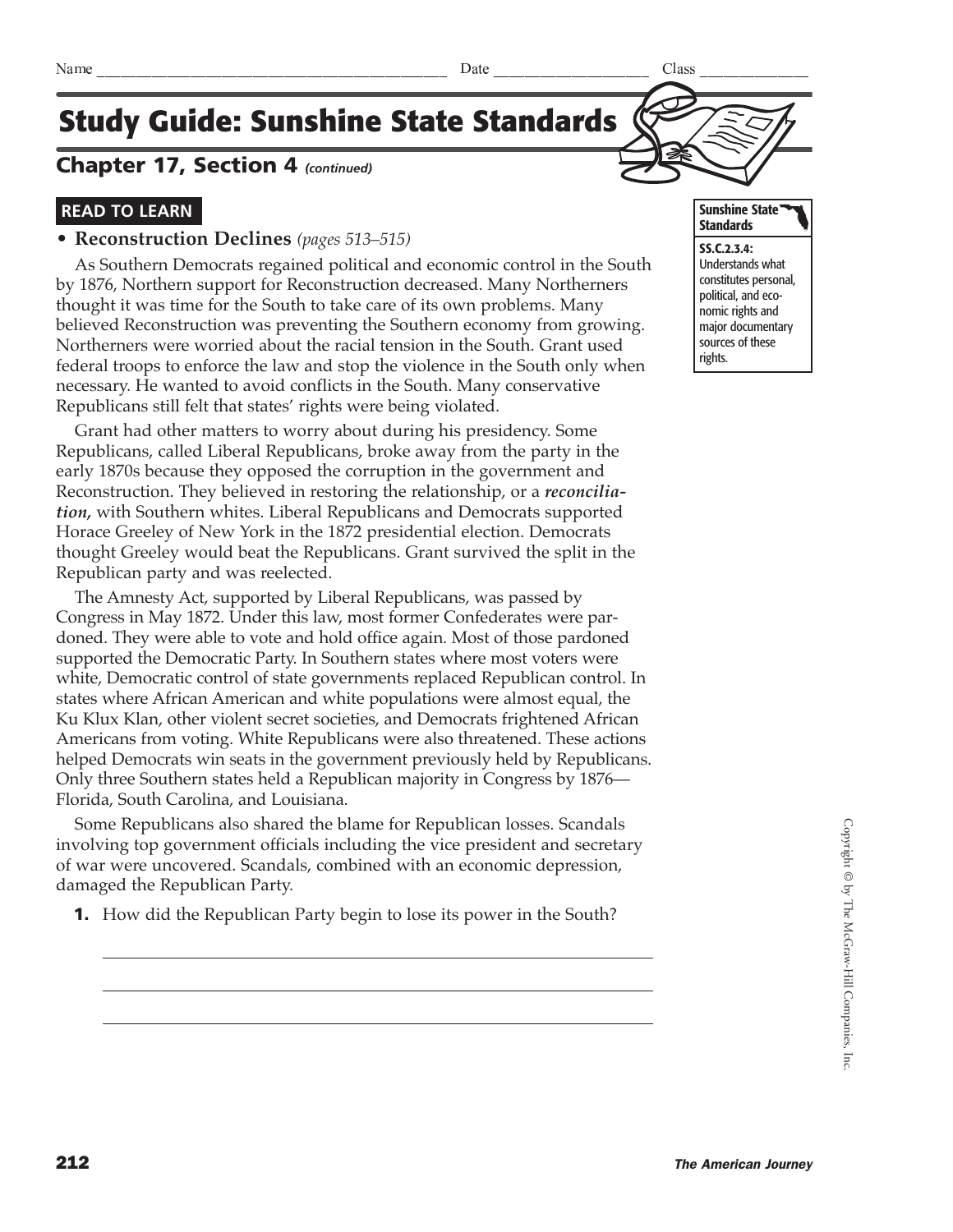Copyright © by The McGraw-Hill Companies, Inc. Copyright © by The McGraw-Hill Companies, Inc.

The American Journey 213

## **Study Guide: Sunshine State Standards**

### Chapter 17, Section 4 *(continued)*

### **• The End of Reconstruction** *(pages 515–517)*

In the election of 1876, Republicans nominated Rutherford B. Hayes for president. They hoped to win back the Liberal Republicans by choosing a candidate with a reputation for honesty and moderate beliefs about Reconstruction. New York governor Samuel Tilden was the Democratic candidate. He had a reputation for fighting corruption in New York City. Tilden won the popular vote, or vote of the people. He narrowly lost the electoral vote after a disputed election.

Hayes was granted 20 disputed electoral votes after an investigation by a *commission* created by Congress. The commission was made up of a group of seven Republicans, seven Democrats, and one independent. A Republican replaced the independent after his resignation. Hayes won the commission's vote, 8 to 7, which followed party lines. Instead of fighting the outcome of the election, Democrats in Congress agreed to support Hayes under certain conditions. The Compromise of 1877 stated that all federal troops would be removed from the South. The South would receive more federal aid. In return Democrats agreed to maintain African Americans' rights and support Hayes for president. The compromise restored states' rights. Reconstruction ended.

2. How did the Republicans win the election of 1876?

### **• Change in the South** *(pages 517–518)*

Democrats returned to power in the South after the end of Reconstruction. Democrats who called themselves "Redeemers" for saving the South from Republican rule controlled Southern governments. These conservatives supported economic development, lower taxes, less public spending, and reduced government services. They opposed interference from the North. These conservative Democrats controlled Southern politics into the 1900s.

After the Civil War, the South continued to have a poor, rural economy. An attempt was made to increase industry and manufacturing in the South and build a "New South." Many resources, including coal, iron, tobacco, cotton, and lumber, were available in the South. After Reconstruction, the textile industry grew in the South. Many Northern textile mills moved to the South. Lumbering and tobacco processing grew. James Duke of North Carolina owned the American Tobacco Company, which controlled almost all tobacco manufacturing in the country. Southern mills produced 20 percent of the nation's iron and steel.

#### Sunshine State **Standards**

SS.A.4.3.3: Understands the impact of significant people, events and ideas on the development of the United States. SS.D.2.3.2:

Analyzes the impact of economic decisions in the United States.

#### SS.A.4.3.1:

Understands factors involved in the development of cities and industries in the United States.

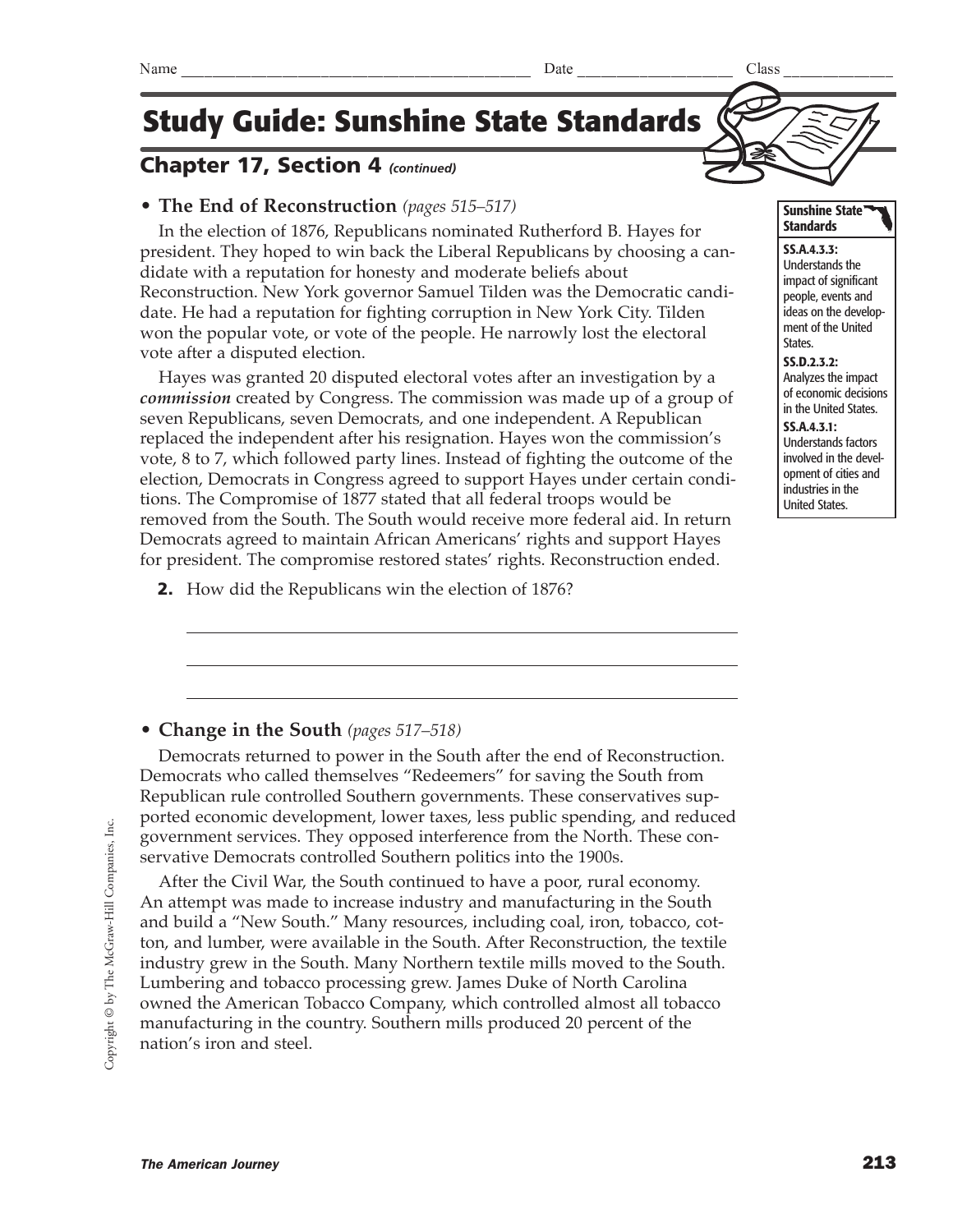### Chapter 17, Section 4 *(continued)*

African American families worked long hours for little pay in Southern mills and factories. Industry in the South grew as a result of the available workforce. The Southern railroad was rebuilt by 1870. The miles of track more than doubled by 1890. Even with its industrial growth, the Southern economy continued to lag behind the Northern economy.

In an effort to change agriculture in the South, many large landowners broke up their properties, renting to sharecroppers and tenant farmers. These practices did not make much money. Poor farmers went into debt. Farmers began to grow crops for profit, called *cash crops,* in order to pay back the money they owed. They grew more and more cotton because it was the biggest cash crop. The oversupply of cotton caused the prices to fall. Then farmers had to sell even more cotton to get the same prices. The rural economy fell deeper into debt and poverty.

**3.** Why did Southerners focus on increasing industry and manufacturing in the South?



After Reconstruction, racism increased. African Americans did not experience the justice they had hoped for. They were denied their basic rights. African Americans and poor whites were prevented from voting due to newly adopted voting requirements in the South. Many states made voters pay a fee called a *poll tax* to vote. Many African Americans and poor whites could not afford to vote. Some states required voters to pass a *literacy test* in order to vote. People with limited schooling could not read and explain the difficult parts of a state constitution or the federal Constitution required to vote. A grandfather clause was added to permit whites who could not pass the test the right to vote. The *grandfather clause* allowed people whose fathers or grandfathers had voted before Reconstruction to vote. This still excluded African Americans from voting, since their fathers and grandfathers were not permitted by law to vote before Reconstruction.

Southern states continued to divide, or segregate, the South by race with the passage of a set of laws known as Jim Crow laws. These laws required whites and African Americans to be separated in every public place. The Supreme Court, in *Plessy v. Ferguson*, ruled that *segregation* laws were constitutional as long as public facilities and accommodations for African Americans and whites were equal. Segregation, or the separation of African Americans and whites, in public places lasted for more than 50 years. The facilities and accommodations for the two races were never equal.



SS.D.2.3.2: Analyzes the impact of economic decisions in the United States.

SS.B.1.3.3: Knows ways the social, political, and economic divisions of the United States have changed over time.